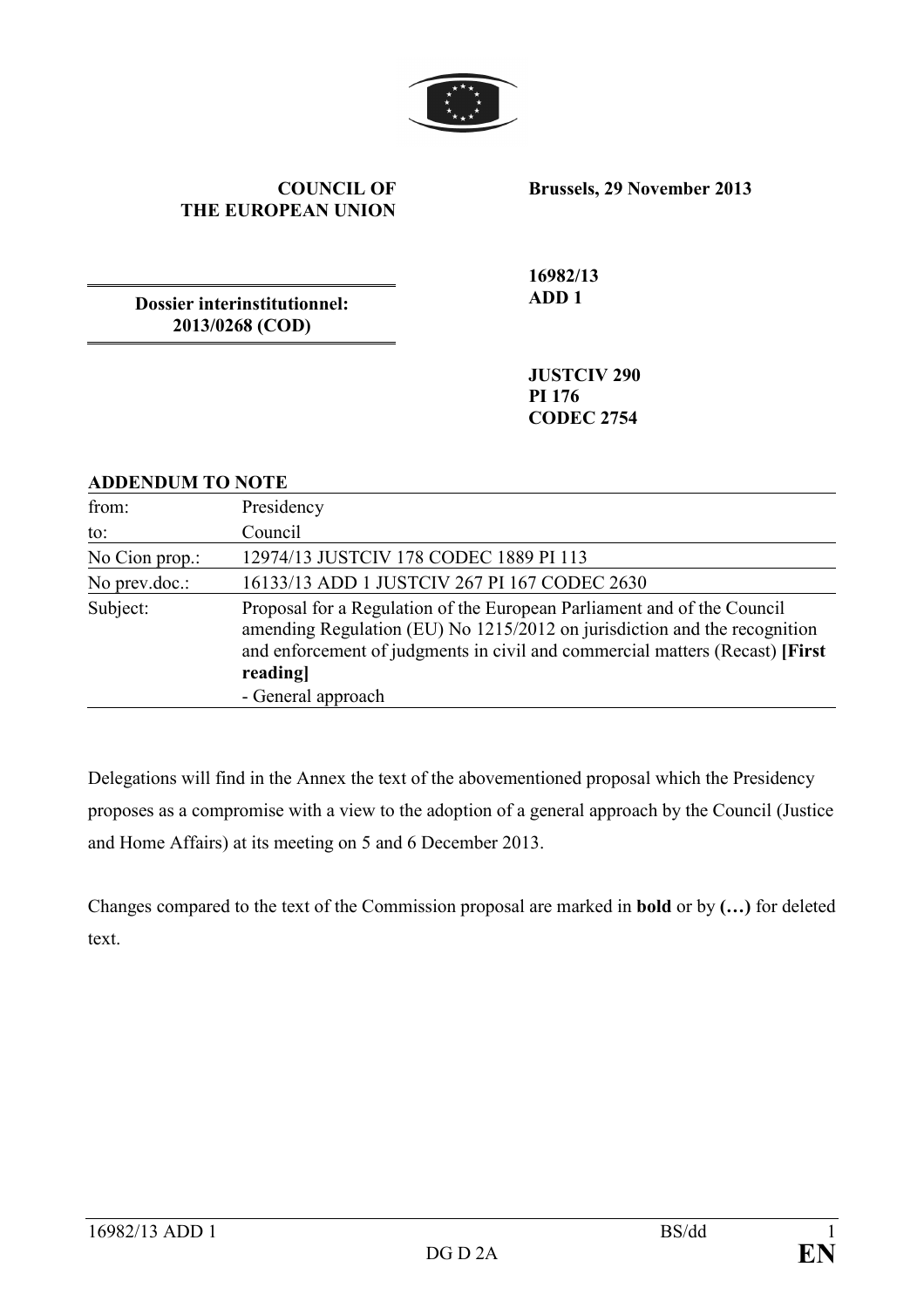### 2013/0268 (COD)

## Proposal for a

# **REGULATION OF THE EUROPEAN PARLIAMENT AND OF THE COUNCIL**

## amending Regulation (EU) No 1215/2012 on jurisdiction and the recognition and enforcement **of judgments in civil and commercial matters (Recast)**

# THE EUROPEAN PARLIAMENT AND THE COUNCIL OF THE EUROPEAN UNION,

Having regard to the Treaty on the Functioning of the European Union, and in particular **(…)** points

(a), (c) and (e) of Article  $81(2)$  thereof,

Having regard to the proposal from the European Commission,

After transmission of the draft legislative act to the national parliaments,

Having regard to the opinion of the European Economic and Social Committee**<sup>1</sup>** ,

Acting in accordance with the ordinary legislative procedure,

Whereas:

 **1** OJ  $C$ ,  $p$ .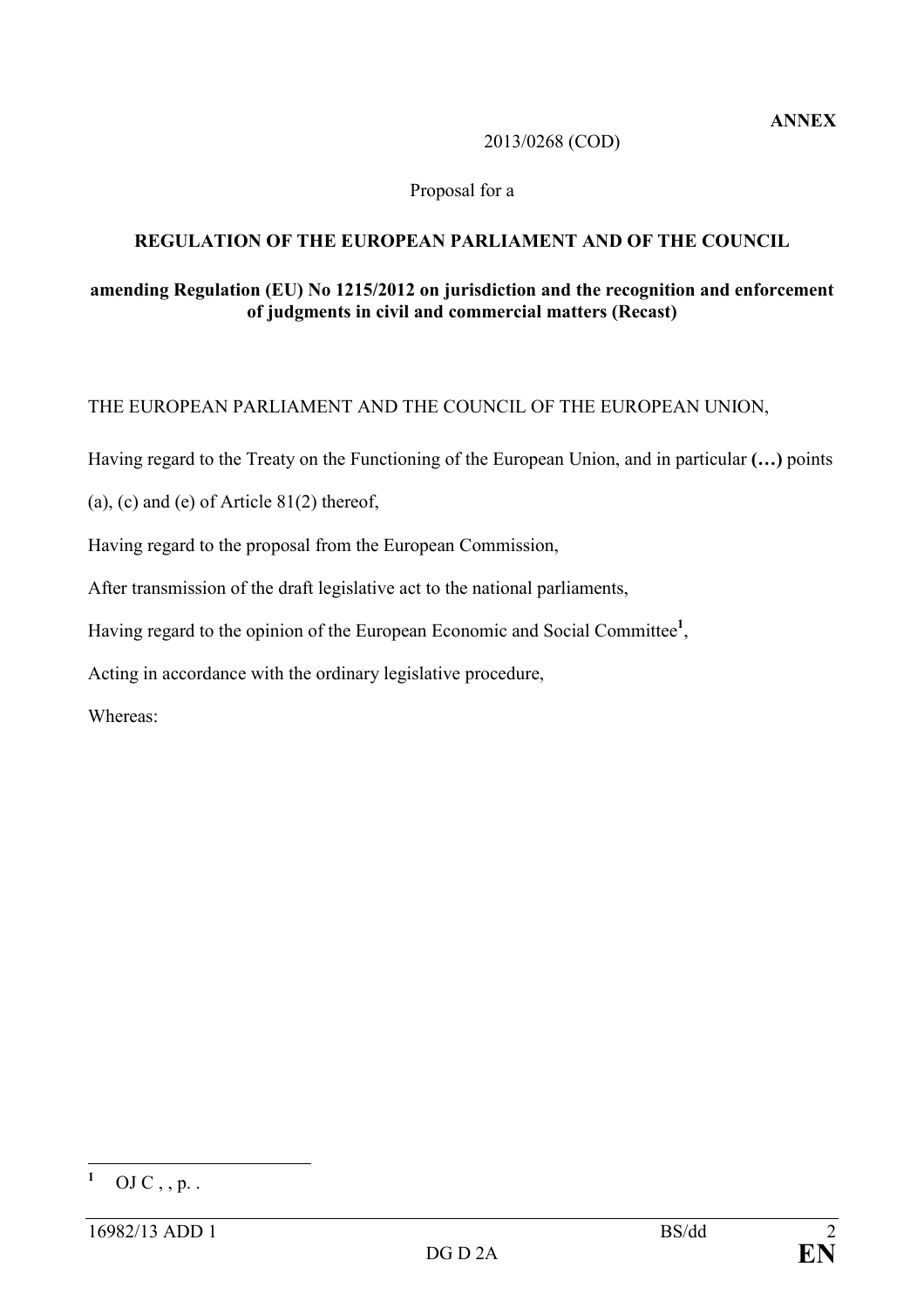- (1) On 19 February 2013, **(…) the Kingdom of Belgium, the Republic of Bulgaria, the Czech Republic, the Kingdom of Denmark, the Federal Republic of Germany, the Republic of Estonia, Ireland, the Hellenic Republic, the French Republic, the Italian Republic, the Republic of Cyprus, the Republic of Latvia, the Republic of Lithuania, the Grand-Duchy of Luxembourg, Hungary, the Republic of Malta, the Kingdom of the etherlands, the Republic of Austria, the Portuguese Republic, Romania, the Republic of Slovenia, the Slovak Republic, the Republic of Finland, the Kingdom of Sweden and**  the United Kingdom of Great Britain and Northern Ireland signed an Agreement on a Unified Patent Court ("the UPC Agreement")**<sup>1</sup>** . That Agreement provides for **its entry into force** not prior to the first day of the fourth month after the date of entry into force of the amendments to **Regulation** (EU) No 1215/2012 on jurisdiction and the recognition and enforcement of judgments in civil and commercial matters (recast)<sup>2</sup> concerning the relationship of **that Regulation** with the Agreement.
- (2) On 15 October 2012, **(…) the Kingdom of Belgium, the Grand-Duchy of Luxembourg**  and the Kingdom of the Netherlands, party to the Treaty of 31 March 1965 concerning the establishment and statute of a Benelux Court of Justice, signed a Protocol **amending** that Treaty, **making it possible to transfer jurisdiction to the Benelux Court of Justice in specific matters falling** within the scope of Regulation (EU) No 1215/2012.
- (3) It is necessary to regulate the relationship between the above **two** international agreements and Regulation (EU) No 1215/2012 **by way of amendments to that Regulation.**
- (4) The Unified Patent Court and the Benelux Court of Justice should be considered **(…)** courts within the meaning of **Regulation (EU) No 1215/2012** in order to ensure legal certainty and predictability for defendants **who** may be **sued** before those two courts **at a location situated** in a Member State **other than** the one designated by the rules of **Regulation (EU) o 1215/2012**.

 **1** OJ C 175, 20.6.2013, p. 1.

**<sup>2</sup>** OJ L 351, 20.12.2012, p. 1.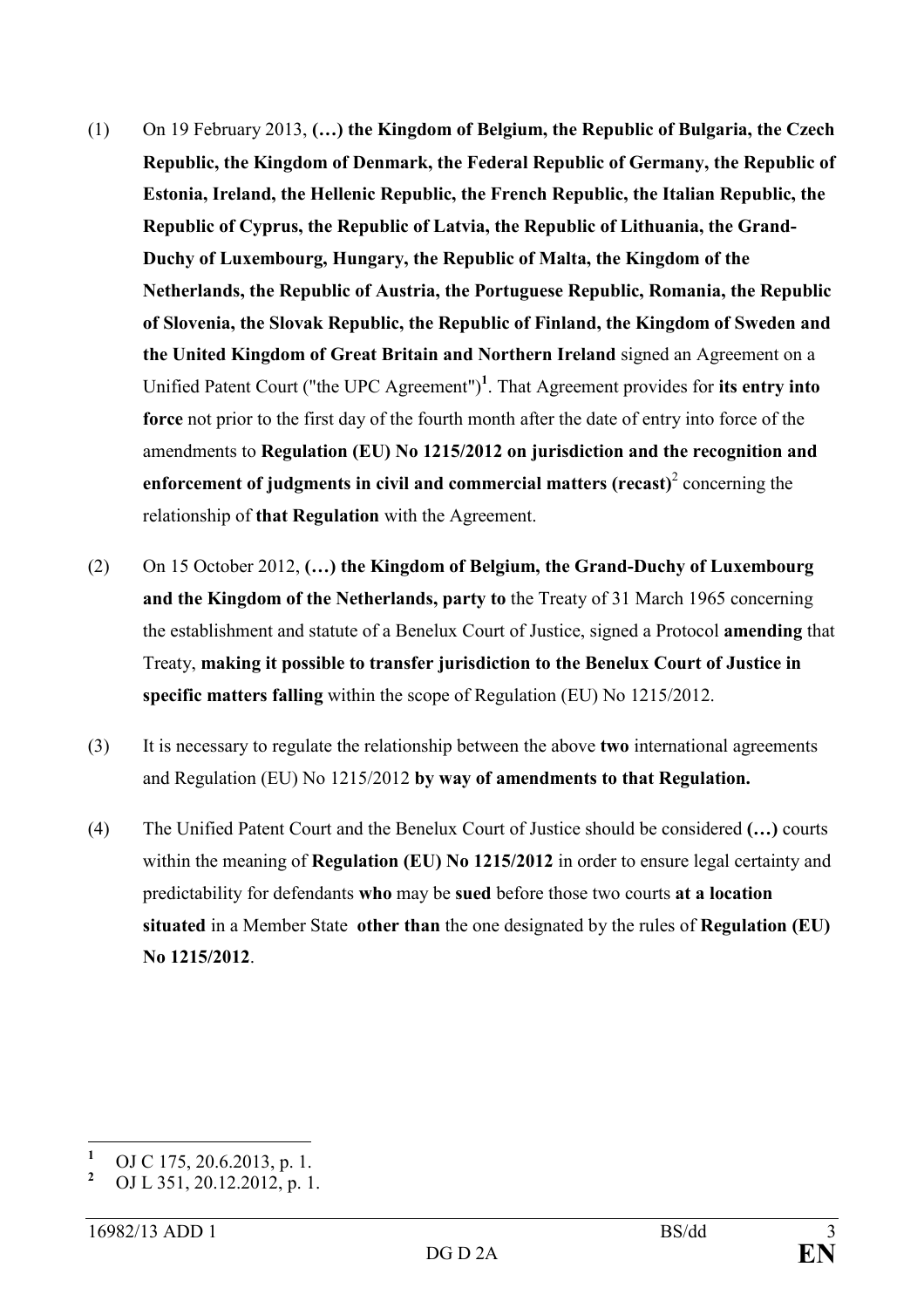- **(4a) The amendments to Regulation (EU) o 1215/2012 provided for in this Regulation with regard to the Unified Patent Court are intended to establish the international jurisdiction of that Court and do not affect the internal allocation of proceedings among the divisions of that Court nor the arrangements laid down in the UPC Agreement concerning the exercise of jurisdiction, including exclusive jurisdiction, during the transitional period foreseen in that Agreement.**
- (5) **As courts common to several Member States** the Unified Patent Court and the Benelux Court of Justice **cannot, like a court of one Member State,** (…) exercise jurisdiction with respect to defendants not domiciled in a Member State **on the basis of national law. To allow the two Courts to exercise such jurisdiction, the rules of Regulation (EU) No 1215/2012** should therefore, **with regard to matters falling within the jurisdiction of respectively the Unified Patent Court and the Benelux Court of Justice**, also apply to defendants domiciled in **third** States. The existing rules of jurisdiction **of Regulation (EU) o 1215/2012** ensure a close **connection** between proceedings to which **that Regulation** applies and the territory of the Member States. **It is therefore justified to extend those rules to proceedings against all defendants, regardless of domicile. When applying the**  rules of jurisdiction of Regulation (EU) No 1215/2012 the common courts should apply **only the rules which are appropriate for the subject-matters for which jurisdiction has been conferred on them.**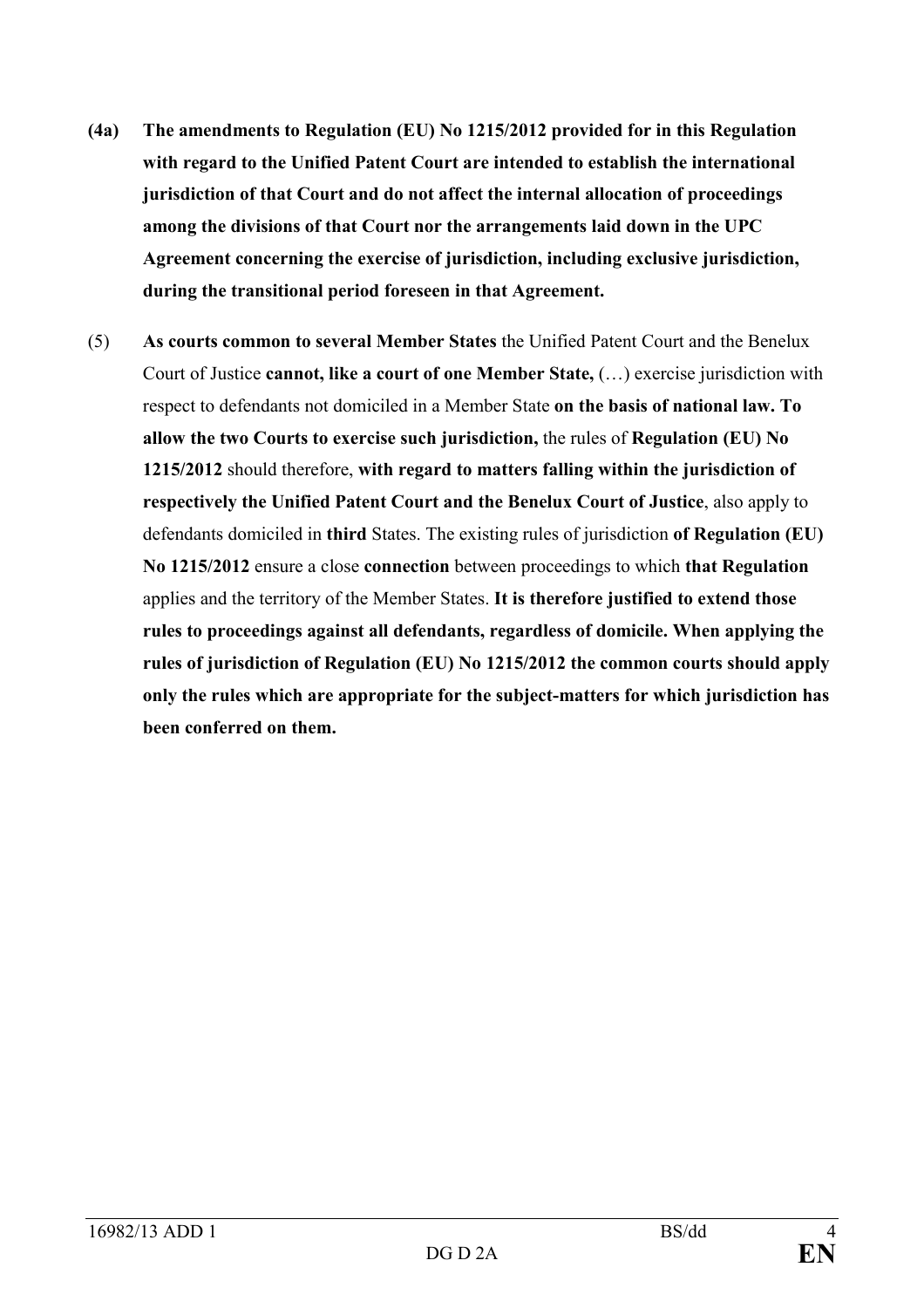- **(5a) The common court should be able to hear disputes involving defendants from third States on the basis of a subsidiary rule of jurisdiction in the specific case where an EU claimant brings proceedings against a third State defendant before a common court relating to an infringement of a European patent giving rise to damage as well inside as outside the Union. In order to ensure access to court in the Union in such a situation, Regulation (EU) No 1215/2012 should provide for subsidiary jurisdiction for the common court in a way similar to that of national courts. Such subsidiary jurisdiction should be exercised by the common court where property belonging to the third State defendant is located in a Member State party to the agreement establishing the common court and the dispute in question has a sufficient connection with such a Member State, for instance, because the claimant is domiciled there or because the evidence relating to the dispute is available there. In establishing its jurisdiction on this ground the common court should have regard to the value of the property in question which should not be insignificant and which should be likely to make the enforcement of the judgment possible, at least in part, in the Member States party to the agreement establishing the common court.**
- (6) The rules of **Regulation (EU) No 1215/2012** on *lis pendens* and related actions, aimed at preventing parallel proceedings and irreconcilable judgments, should apply when proceedings are brought before **a court of a Member State to which** the above **two** international agreements apply and before a court of **a Member State to which those** agreements do not apply.
- (7) The rules of **Regulation (EU) o 1215/2012** on *lis pendens* and related actions should equally apply where, during the transitional period **(…) foreseen** in the UPC Agreement, proceedings concerning certain types of disputes are brought before, on the one hand, the Unified Patent Court and, on the other hand, a national court of a Member State party to the UPC Agreement.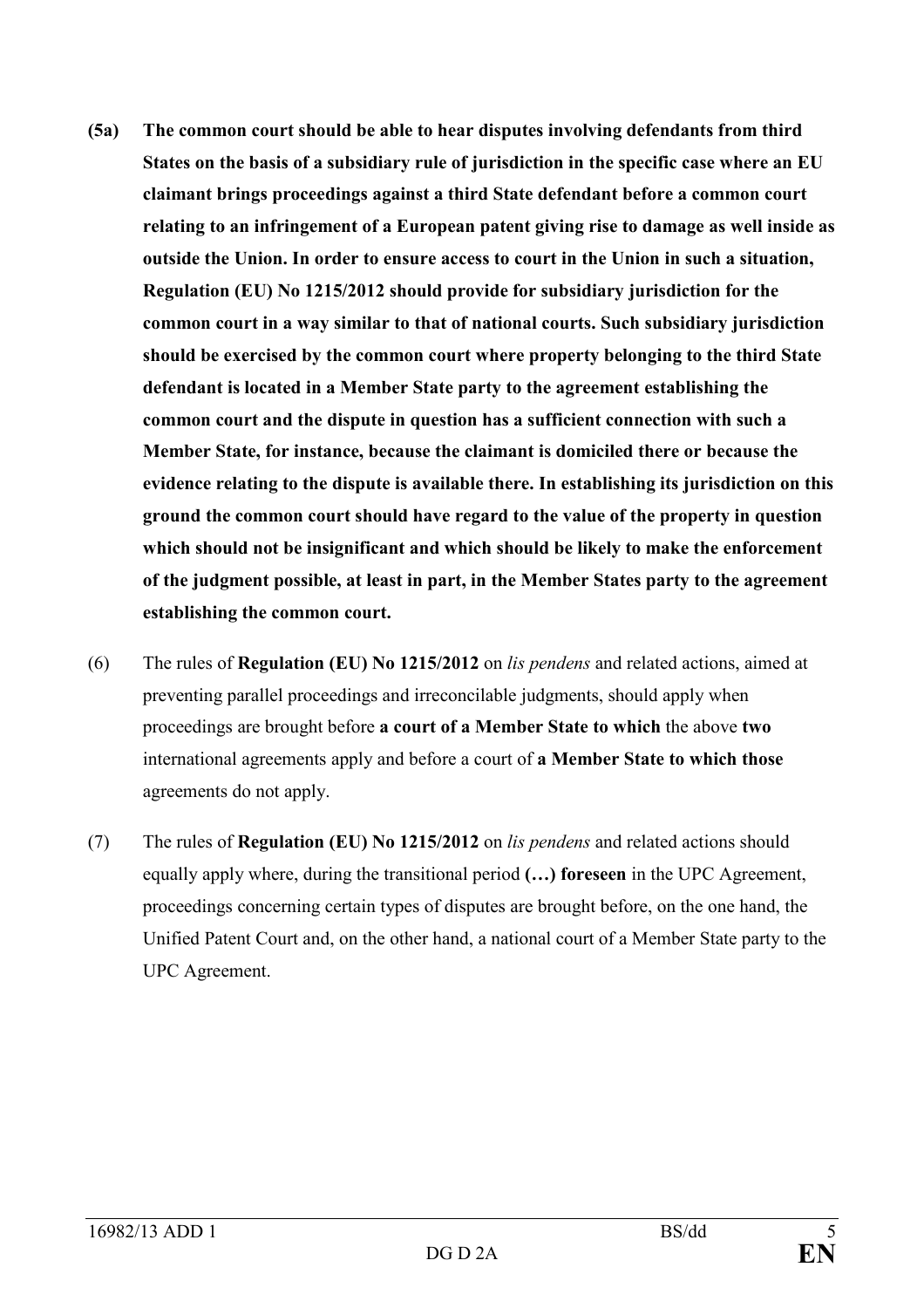- (8) Judgments given by the Unified Patent Court or **by the** Benelux Court of Justice should be recognised and enforced in accordance with Regulation (EU) No 1215/2012 in a Member State **not party to, as the case may be,** the UPC Agreement or the Benelux Agreement.
- (9) Judgments given by the courts of a Member State **not party to, as the case may be,** the UPC Agreement or the Benelux Agreement should be recognised and enforced in another Member State in accordance with **Regulation (EU) No 1215/2012**.
- (10) **(…)**
- (11) Regulation (EU) No 1215/2012 should **(…)** be amended accordingly.
- **(12) Since the objective of this Regulation cannot be sufficiently achieved by the Member States and can be better achieved at Union level, the Union may adopt measures in accordance with the principle of subsidiarity as set out in Article 5 of the Treaty on European Union (TEU). In accordance with the principle of proportionality, as set out in that Article, this Regulation does not go beyond what is necessary in order to achieve that objective.**
- (13) In accordance with Article 3 of Protocol No 21 on the position of the United Kingdom **and Ireland in respect of the area of freedom, security and justice, annexed to the TEU and to the TFEU, the United Kingdom and Ireland have notified their wish to take part in the adoption and application of this Regulation.**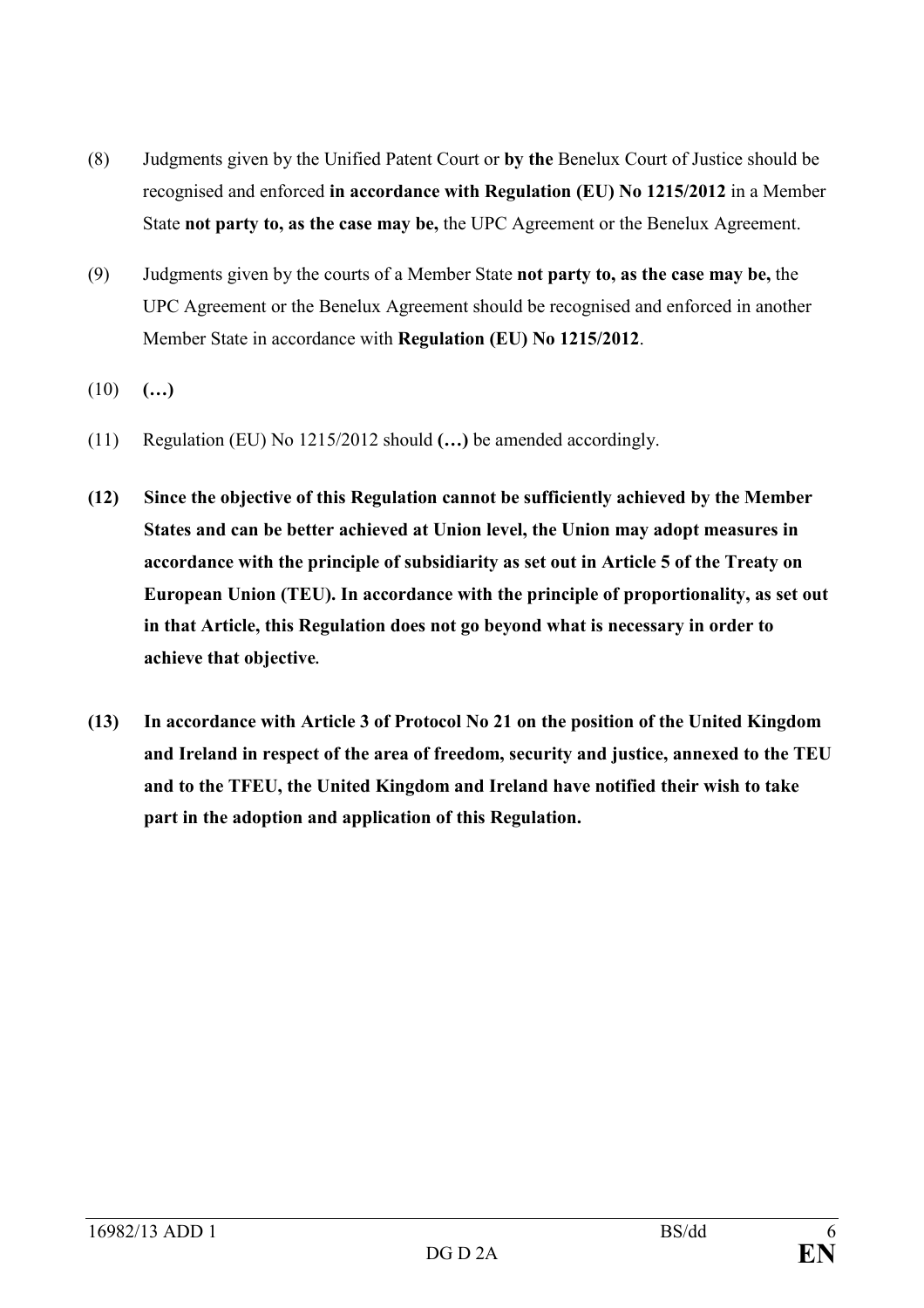(14) In accordance with Articles 1 and 2 of Protocol No 22 on the position of Denmark, **annexed to the TEU and to the TFEU, Denmark is not taking part in the adoption of this Regulation and is not bound by it or subject to its application, without prejudice to the possibility for Denmark of applying the amendments to Regulation (EU) o 1215/2012 laid down in this Regulation pursuant to Article 3 of the Agreement of 19 October 2005 between the European Community and the Kingdom of Denmark on jurisdiction and the recognition and enforcement of judgments in civil and commercial**  matters<sup>1</sup>,

HAVE ADOPTED THIS REGULATION:

 $\overline{a}$ 

**<sup>1</sup>** OJ L 299, 16.11.2005, p. 62.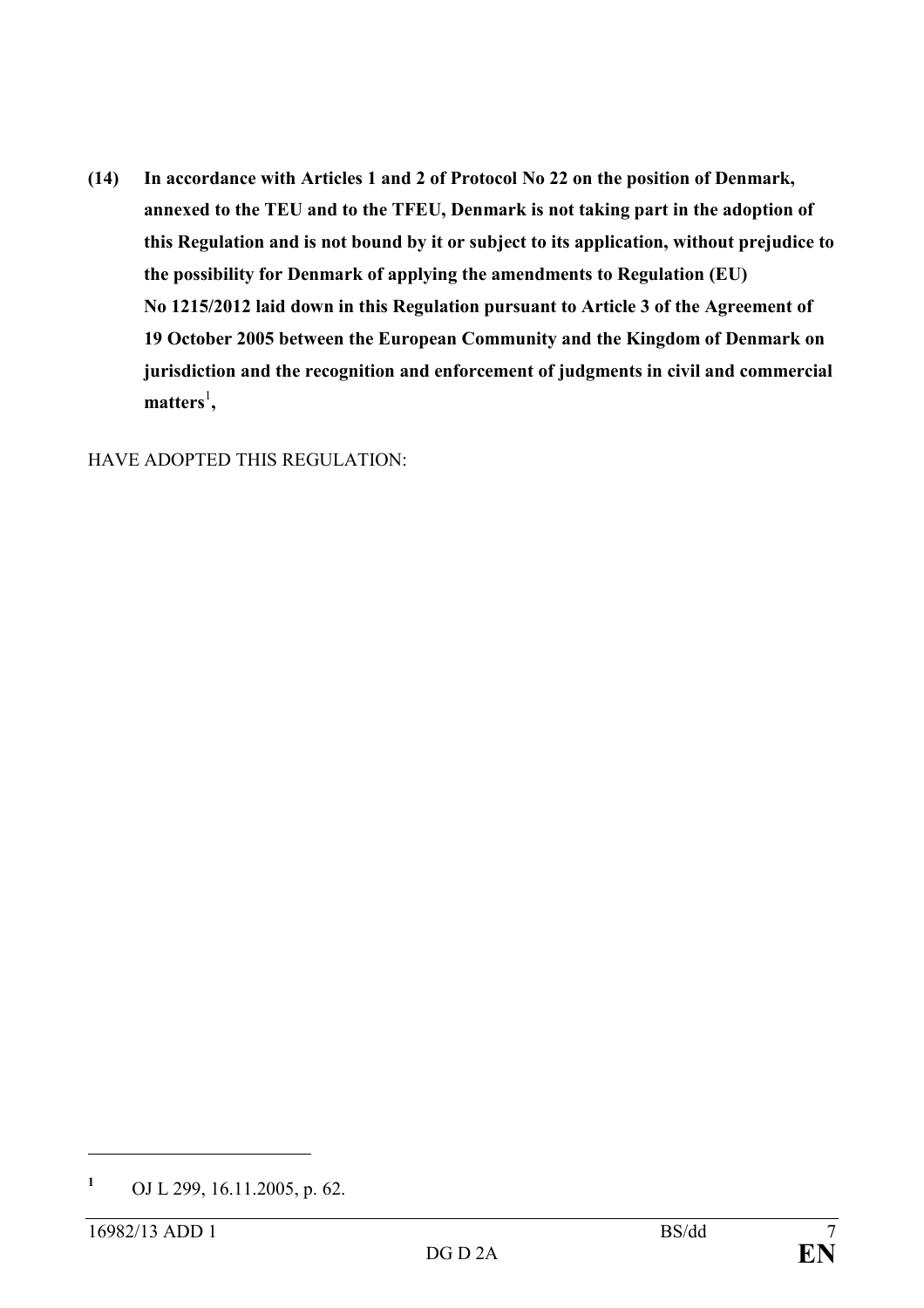### *Article 1*

## **(…)** Regulation (EU) No 1215/2012 **is amended as follows**:

# **(0) The following words are inserted in recital 11 before "the Benelux Court of Justice": "the Unified Patent Court or".**

(1) The following sentence is added at the end of recital 14:

"Uniform jurisdiction rules should also apply regardless of the defendant's domicile in cases where courts common to several Member States exercise jurisdiction **in matters falling** within the scope **(…)** of this Regulation".

### (2) **The following Articles are inserted in Chapter VII:**

### "Article 71a

1. For the purposes of this Regulation, a court common to several Member States (a "common court") shall be a court of a Member State when, pursuant to the agreement establishing it, **such a common court** exercises jurisdiction in **(…)** matters **falling within the scope** of this Regulation.

# 2. **The following courts shall be common courts for the purposes of this Regulation:**

- (a) the Unified Patent Court established by the Agreement on a Unified Patent Court signed on 19 February 2013 (the "UPC Agreement"); **and**
- (b) the Benelux Court of Justice established by the Treaty of 31 March 1965 concerning the establishment and statute of a Benelux Court of Justice **as last amended by the Protocol of 15 October 2012** (the "Benelux Agreement").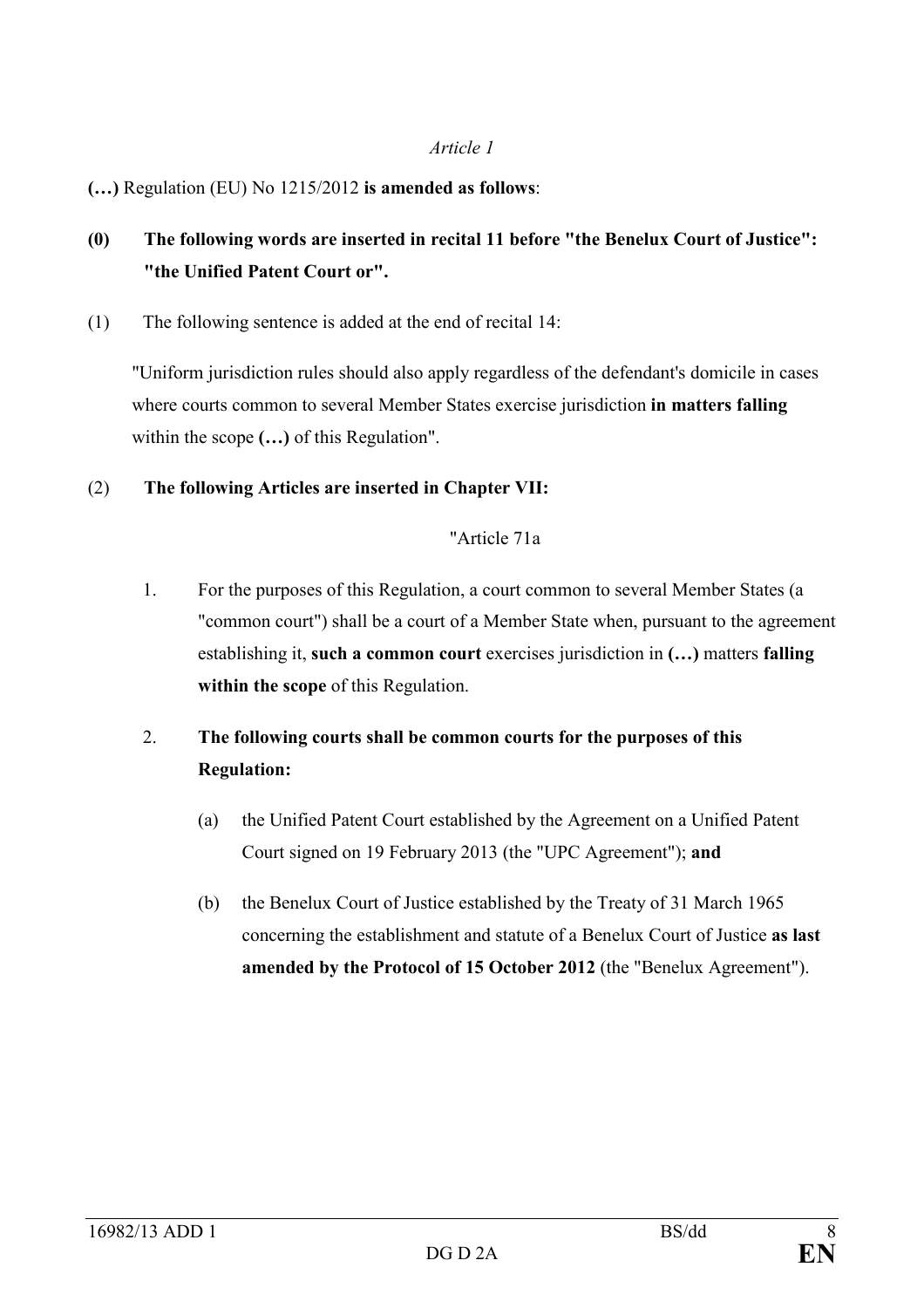### Article 71b

The jurisdiction of a common court shall be determined as follows:

- (1) The common court shall have jurisdiction where, under this Regulation, the courts of a Member State party to the agreement establishing the common court **would**  have jurisdiction in a matter governed by that agreement.
- (2) Where the defendant is not domiciled in a Member State, and this Regulation does not otherwise confer jurisdiction over him **(…) Chapter II shall apply as appropriate (…) regardless of the defendant's domicile**.

**Application may be made to a common court for provisional, including protective, measures** even if the courts of a **third** State have jurisdiction as to the substance of the matter.

(3) Where **(…) a common court has jurisdiction over a defendant under paragraph 2 in a dispute relating to an infringement of a European patent giving rise to damage within the Union, that court may also have jurisdiction in relation to damage arising outside the Union from such an infringement.**

 **Such jurisdiction may only be established if property belonging to the defendant is located in a Member State party to the agreement establishing the common court (…) and** the dispute has a sufficient connection with **such** a Member State **(…)**.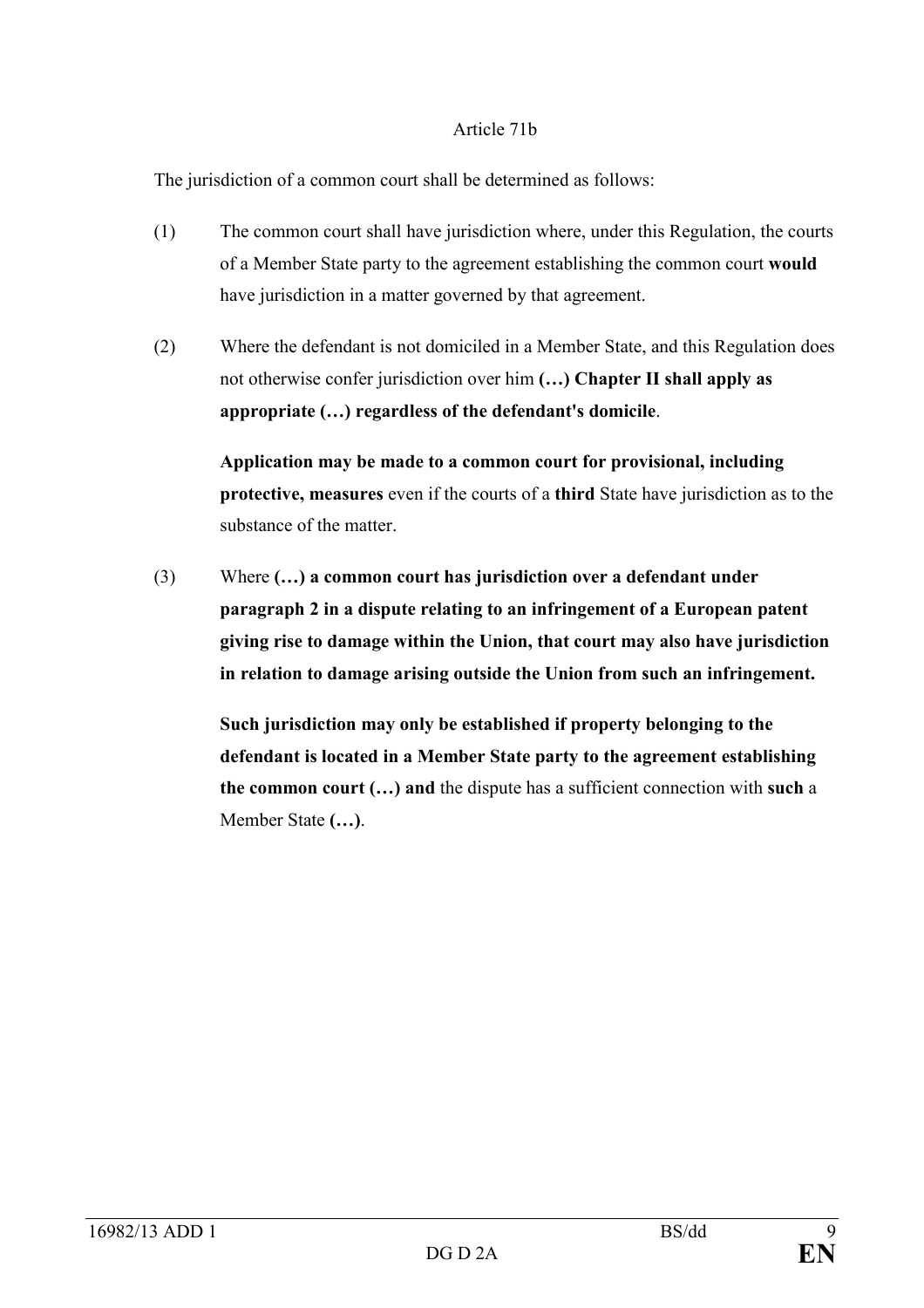## Article 71c

- 1. Articles 29 to 32 shall apply where proceedings are brought in a common court and in a court of a Member State not party to the agreement establishing that common court.
- 2. Articles 29 to 32 shall apply where, during the transitional period referred to in **Article** 83 of the UPC Agreement, proceedings are brought in the Unified Patent Court and in a court of a Member State party to the UPC Agreement.

## Article 71d

- **1. The rules of this Regulation (…)** shall apply to the recognition and enforcement of:
	- (a) judgments given **by a common court (…)** which **are** to be recognised and enforced in a Member State not **party** to the **agreement establishing the common court**; and
	- (b) judgments given by the courts of **a Member State not party** to the agreement **establishing the common court** which are to be recognised and enforced in **a Member State party to that agreement.**
- **2. The rules of this Regulation shall not apply to the recognition and enforcement of judgments given by a common court where such recognition and enforcement is sought in a Member State party to the agreement establishing the common court.**